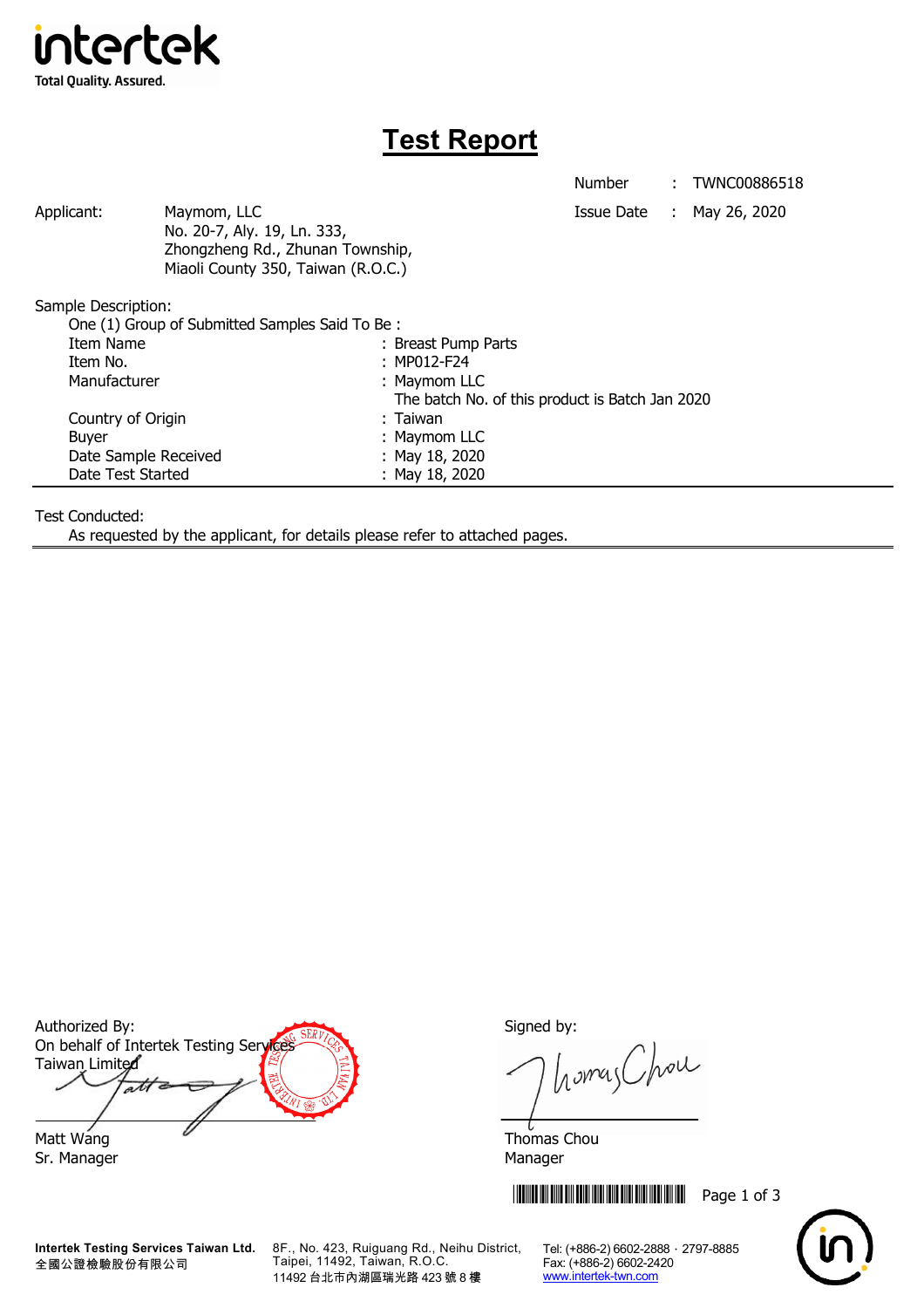

Test Conducted :

## **Test for F.D.A. Regulation on Polypropylene**

As per applicant's request with reference to the U.S. 21 CFR Food and Drug Administration part 177.1520 clauses (c)(1.1) and (d) with modification on density and melting point.

Test Sample : Transparent plastic

|     | rest Sample . Hansparent plastic             |                |                                                     |  |  |
|-----|----------------------------------------------|----------------|-----------------------------------------------------|--|--|
|     | Test Item                                    | Result         | Limit                                               |  |  |
| (A) | Density (By Sink-Float Method)               | 0.889          | $0.880 - 0.913$                                     |  |  |
| (B) | Melting Point                                | 153 °C (#)     | $160 - 180^{\circ}$ (1.1a)<br>$/150 - 180$ °C(1.1b) |  |  |
|     | (C) Maximum Extractable Fraction in N-Hexane | $2.01\%$ (W/W) | 6.4 %(W/W)                                          |  |  |
| (D) | Maximum Soluble Fraction in Xylene           | $8.16\%$ (W/W) | $9.8\%$ (W/W)                                       |  |  |

Remarks: % = Percentage based on the residue by weight

 $#$  = The limit of clause 1.1a is for polypropylene consists of basic polymers manufactured by the catalytic polymerization of propylene. And the limit of clause 1.1b is for propylene homopolymer consists of basic polymers manufactured by the catalytic polymerization of propylene with a metallocene catalyst.





8F., No. 423, Ruiguang Rd., Neihu District, Taipei, 11492, Taiwan, R.O.C. 11492 台北市內湖區瑞光路 423 號 8 樓

Tel: (+886-2) 6602-2888 · 2797-8885 Fax: (+886-2) 6602-2420 www.intertek-twn.com